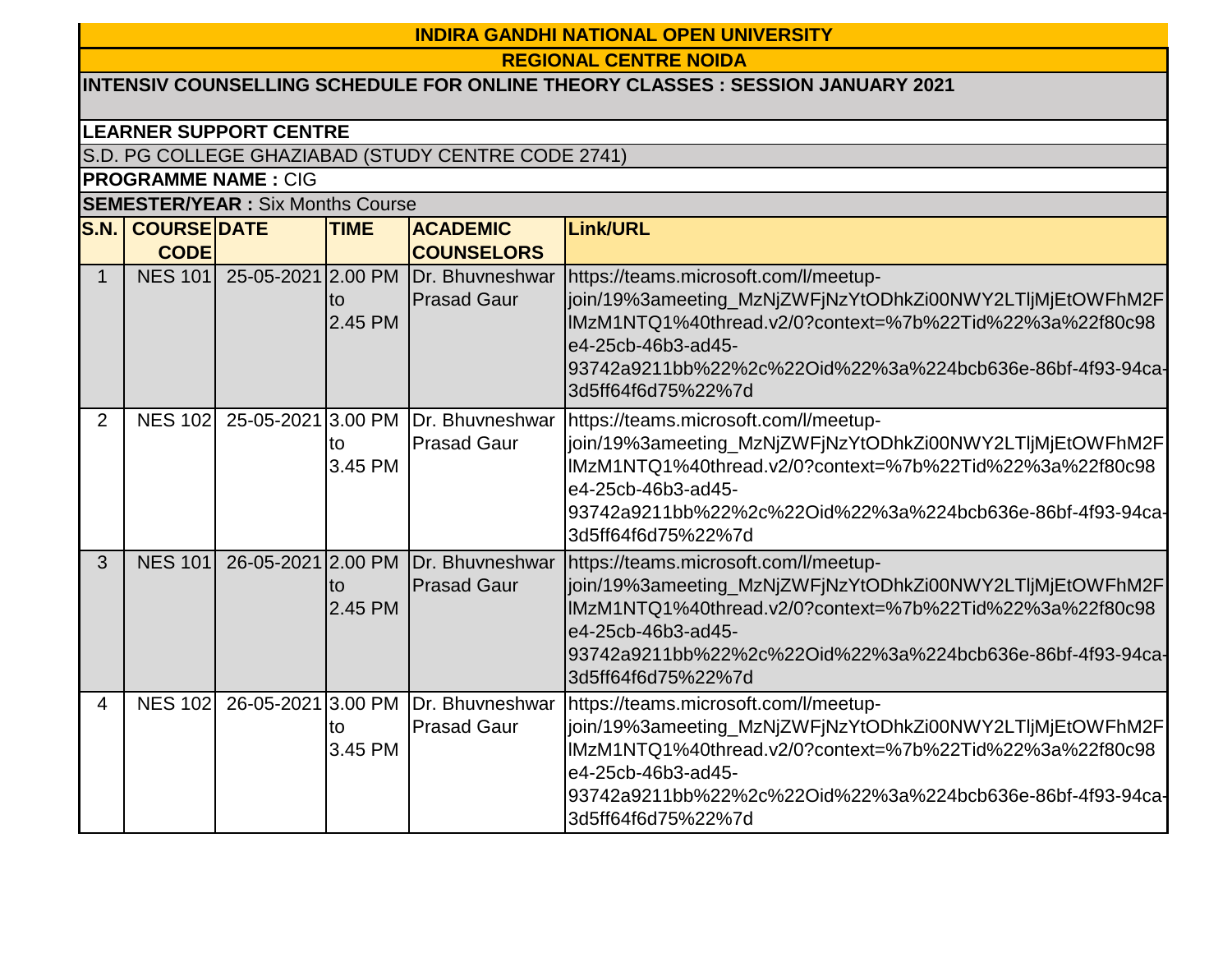| 5              |                 |                    | to<br>2.45 PM | NES 101 27-05-2021 2.00 PM Dr. Bhuvneshwar<br><b>Prasad Gaur</b> | https://teams.microsoft.com/l/meetup-<br>join/19%3ameeting_MzNjZWFjNzYtODhkZi00NWY2LTljMjEtOWFhM2F<br>IMzM1NTQ1%40thread.v2/0?context=%7b%22Tid%22%3a%22f80c98<br>e4-25cb-46b3-ad45-<br>93742a9211bb%22%2c%22Oid%22%3a%224bcb636e-86bf-4f93-94ca-<br>3d5ff64f6d75%22%7d  |
|----------------|-----------------|--------------------|---------------|------------------------------------------------------------------|--------------------------------------------------------------------------------------------------------------------------------------------------------------------------------------------------------------------------------------------------------------------------|
| 6              | <b>NES 1021</b> | 27-05-2021 3.00 PM | to<br>3.45 PM | <b>IDr. Bhuvneshwar</b><br><b>Prasad Gaur</b>                    | https://teams.microsoft.com/l/meetup-<br>join/19%3ameeting_MzNjZWFjNzYtODhkZi00NWY2LTljMjEtOWFhM2F<br>IMzM1NTQ1%40thread.v2/0?context=%7b%22Tid%22%3a%22f80c98<br>e4-25cb-46b3-ad45-<br>93742a9211bb%22%2c%22Oid%22%3a%224bcb636e-86bf-4f93-94ca-<br>3d5ff64f6d75%22%7d  |
| $\overline{7}$ | <b>NES 101</b>  |                    | to<br>2.45 PM | 28-05-2021 2.00 PM Dr. Bhuvneshwar<br><b>Prasad Gaur</b>         | https://teams.microsoft.com/l/meetup-<br>join/19%3ameeting_MzNjZWFjNzYtODhkZi00NWY2LTljMjEtOWFhM2F<br>IMzM1NTQ1%40thread.v2/0?context=%7b%22Tid%22%3a%22f80c98<br>e4-25cb-46b3-ad45-<br>93742a9211bb%22%2c%22Oid%22%3a%224bcb636e-86bf-4f93-94ca-<br>3d5ff64f6d75%22%7d  |
| 8              | <b>NES 102</b>  | 28-05-2021 3.00 PM | to<br>3.45 PM | Dr. Bhuvneshwar<br><b>Prasad Gaur</b>                            | https://teams.microsoft.com/l/meetup-<br>join/19%3ameeting_MzNjZWFjNzYtODhkZi00NWY2LTIjMjEtOWFhM2F<br>IMzM1NTQ1%40thread.v2/0?context=%7b%22Tid%22%3a%22f80c98<br>e4-25cb-46b3-ad45-<br>93742a9211bb%22%2c%22Oid%22%3a%224bcb636e-86bf-4f93-94ca-<br>3d5ff64f6d75%22%7d  |
| 9              | <b>NES 101</b>  | 29-05-2021 2.00 PM | to<br>2.45 PM | <b>IDr. Bhuvneshwar</b><br><b>Prasad Gaur</b>                    | https://teams.microsoft.com/l/meetup-<br>join/19%3ameeting_MzNjZWFjNzYtODhkZi00NWY2LTljMjEtOWFhM2F<br>IMzM1NTQ1%40thread.v2/0?context=%7b%22Tid%22%3a%22f80c98<br>e4-25cb-46b3-ad45-<br>l93742a9211bb%22%2c%22Oid%22%3a%224bcb636e-86bf-4f93-94ca-<br>3d5ff64f6d75%22%7d |
| 10             | <b>NES 102</b>  | 29-05-2021 3.00 PM | to<br>3.45 PM | Dr. Bhuvneshwar<br><b>Prasad Gaur</b>                            | https://teams.microsoft.com/l/meetup-<br>join/19%3ameeting_MzNjZWFjNzYtODhkZi00NWY2LTljMjEtOWFhM2F<br>IMzM1NTQ1%40thread.v2/0?context=%7b%22Tid%22%3a%22f80c98<br>e4-25cb-46b3-ad45-<br>93742a9211bb%22%2c%22Oid%22%3a%224bcb636e-86bf-4f93-94ca-<br>3d5ff64f6d75%22%7d  |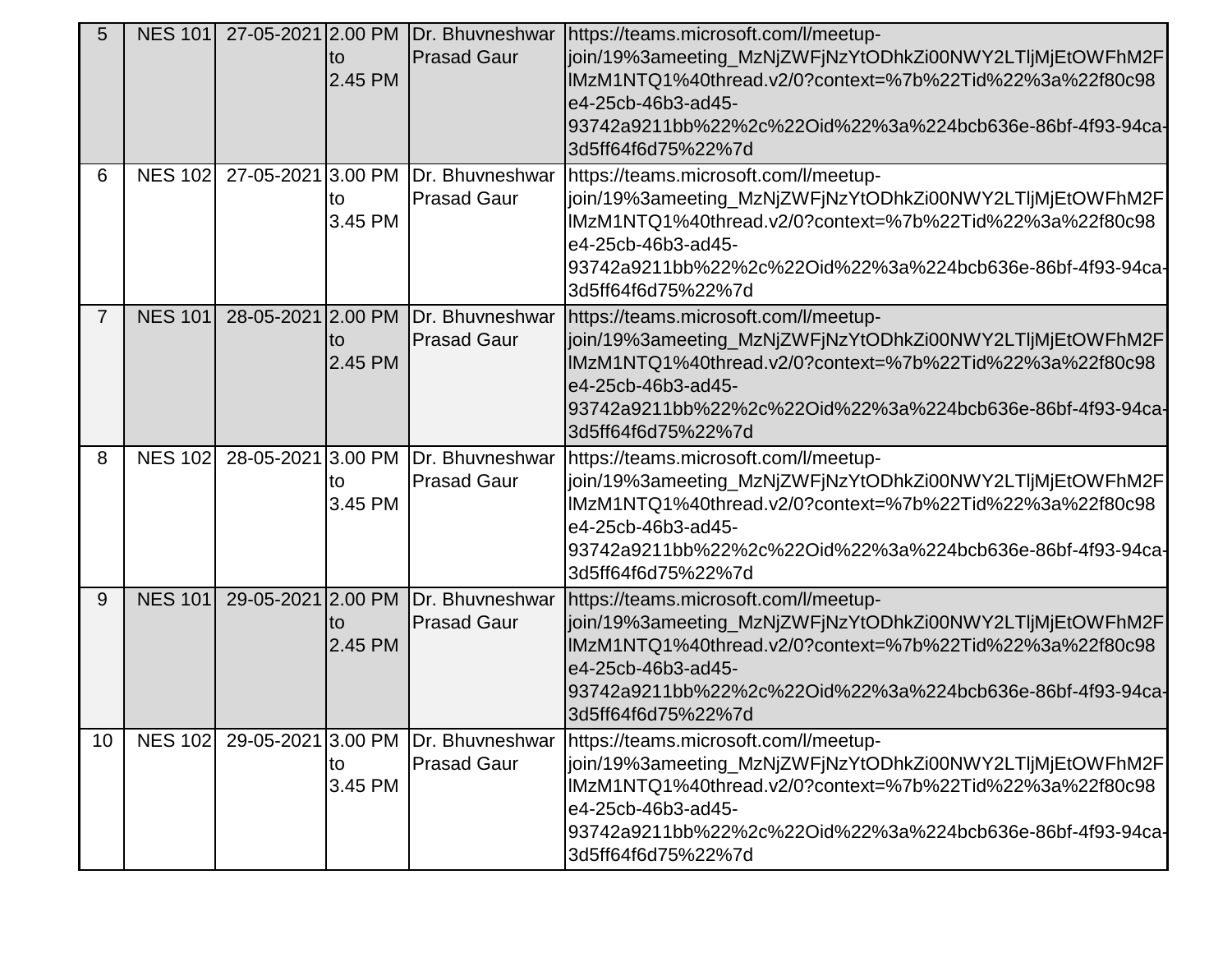| 11 |                |                            | lto<br>2.45 PM | NES 101 30-05-2021 2.00 PM Dr. Bhuvneshwar<br><b>Prasad Gaur</b> | https://teams.microsoft.com/l/meetup-<br>join/19%3ameeting_MzNjZWFjNzYtODhkZi00NWY2LTIjMjEtOWFhM2F<br>IMzM1NTQ1%40thread.v2/0?context=%7b%22Tid%22%3a%22f80c98<br>e4-25cb-46b3-ad45-<br>93742a9211bb%22%2c%22Oid%22%3a%224bcb636e-86bf-4f93-94ca-<br>3d5ff64f6d75%22%7d                    |
|----|----------------|----------------------------|----------------|------------------------------------------------------------------|--------------------------------------------------------------------------------------------------------------------------------------------------------------------------------------------------------------------------------------------------------------------------------------------|
| 12 | <b>NES 102</b> | 30-05-2021 3.00 PM         | to<br>3.45 PM  | <b>IDr. Bhuvneshwar</b><br><b>Prasad Gaur</b>                    | https://teams.microsoft.com/l/meetup-<br>join/19%3ameeting_MzNjZWFjNzYtODhkZi00NWY2LTIjMjEtOWFhM2F<br>IMzM1NTQ1%40thread.v2/0?context=%7b%22Tid%22%3a%22f80c98<br>e4-25cb-46b3-ad45-<br>93742a9211bb%22%2c%22Oid%22%3a%224bcb636e-86bf-4f93-94ca-<br>3d5ff64f6d75%22%7d                    |
| 13 |                | NES 103 31-05-2021 2.00 PM | to<br>2.45 PM  | <b>Prasad Gaur</b>                                               | Dr. Bhuvneshwar https://teams.microsoft.com/l/meetup-<br>join/19%3ameeting_MzNjZWFjNzYtODhkZi00NWY2LTljMjEtOWFhM2F<br>lMzM1NTQ1%40thread.v2/0?context=%7b%22Tid%22%3a%22f80c98<br>e4-25cb-46b3-ad45-<br>93742a9211bb%22%2c%22Oid%22%3a%224bcb636e-86bf-4f93-94ca-<br>3d5ff64f6d75%22%7d    |
| 14 | <b>NES 104</b> | 31-05-2021 3.00 PM         | to<br>3.45 PM  | Dr. Bhuvneshwar<br><b>Prasad Gaur</b>                            | https://teams.microsoft.com/l/meetup-<br>join/19%3ameeting_MzNjZWFjNzYtODhkZi00NWY2LTIjMjEtOWFhM2F<br>lMzM1NTQ1%40thread.v2/0?context=%7b%22Tid%22%3a%22f80c98<br>e4-25cb-46b3-ad45-<br>93742a9211bb%22%2c%22Oid%22%3a%224bcb636e-86bf-4f93-94ca-<br>3d5ff64f6d75%22%7d                    |
| 15 | <b>NES 103</b> | 01-06-2021 2.00 PM         | to<br>2.45 PM  | <b>Prasad Gaur</b>                                               | Dr. Bhuvneshwar   https://teams.microsoft.com/l/meetup-<br>join/19%3ameeting_MzNjZWFjNzYtODhkZi00NWY2LTIjMjEtOWFhM2F<br>IMzM1NTQ1%40thread.v2/0?context=%7b%22Tid%22%3a%22f80c98<br>e4-25cb-46b3-ad45-<br>l93742a9211bb%22%2c%22Oid%22%3a%224bcb636e-86bf-4f93-94ca-<br>3d5ff64f6d75%22%7d |
| 16 | <b>NES 104</b> | 01-06-2021 3.00 PM         | to<br>3.45 PM  | Dr. Bhuvneshwar<br><b>Prasad Gaur</b>                            | https://teams.microsoft.com/l/meetup-<br>join/19%3ameeting_MzNjZWFjNzYtODhkZi00NWY2LTljMjEtOWFhM2F<br>IMzM1NTQ1%40thread.v2/0?context=%7b%22Tid%22%3a%22f80c98<br>e4-25cb-46b3-ad45-<br>l93742a9211bb%22%2c%22Oid%22%3a%224bcb636e-86bf-4f93-94ca-<br>3d5ff64f6d75%22%7d                   |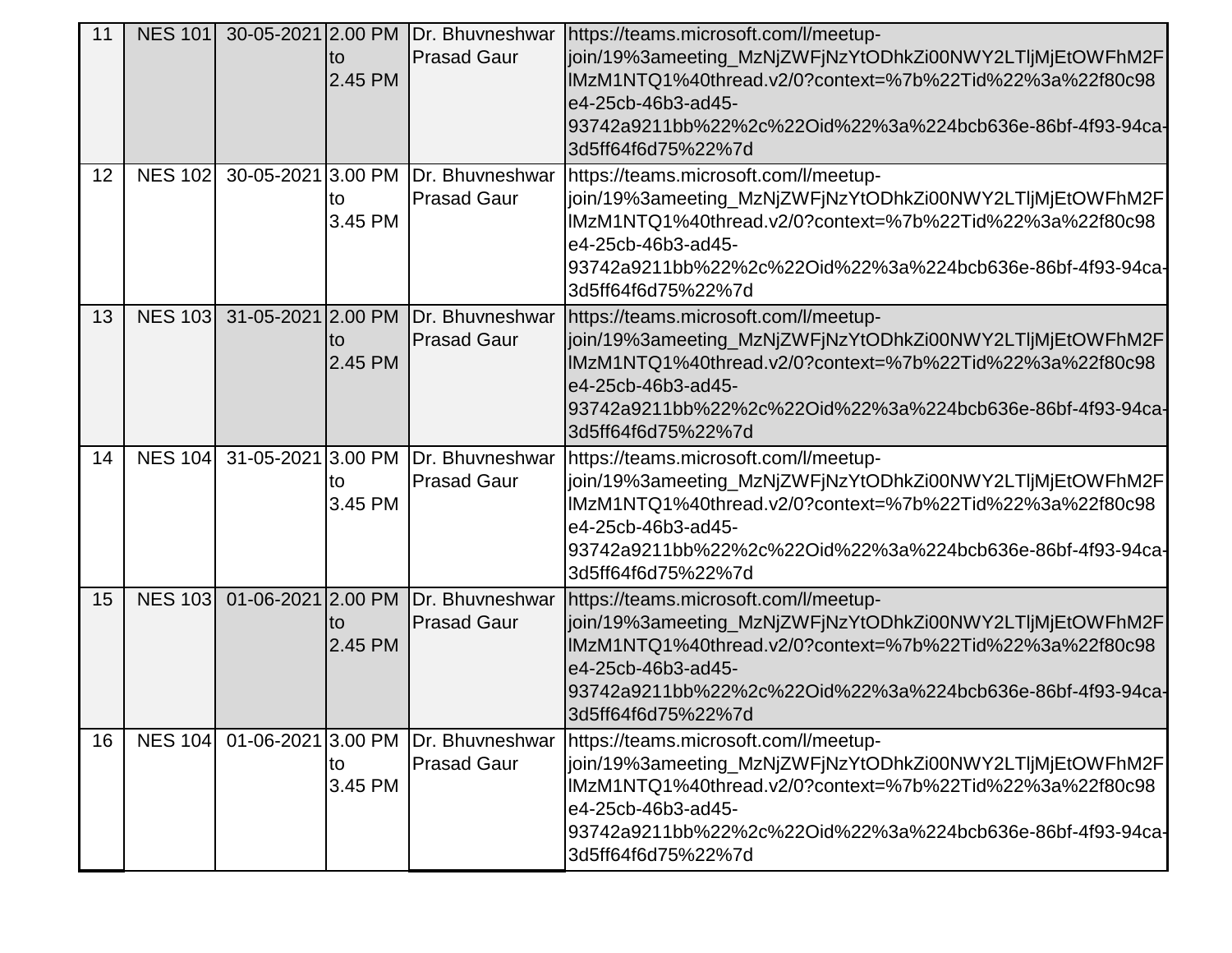| 17 |                |                    |               | NES 103 02-06-2021 2.00 PM Dr. Bhuvneshwar | https://teams.microsoft.com/l/meetup-                                                                                 |
|----|----------------|--------------------|---------------|--------------------------------------------|-----------------------------------------------------------------------------------------------------------------------|
|    |                |                    | lto           | <b>Prasad Gaur</b>                         | join/19%3ameeting_MzNjZWFjNzYtODhkZi00NWY2LTIjMjEtOWFhM2F                                                             |
|    |                |                    | 2.45 PM       |                                            | lMzM1NTQ1%40thread.v2/0?context=%7b%22Tid%22%3a%22f80c98                                                              |
|    |                |                    |               |                                            | e4-25cb-46b3-ad45-                                                                                                    |
|    |                |                    |               |                                            | 93742a9211bb%22%2c%22Oid%22%3a%224bcb636e-86bf-4f93-94ca-                                                             |
|    |                |                    |               |                                            | 3d5ff64f6d75%22%7d                                                                                                    |
| 18 | <b>NES 104</b> | 02-06-2021 3.00 PM |               | Dr. Bhuvneshwar                            | https://teams.microsoft.com/l/meetup-                                                                                 |
|    |                |                    | to            | <b>Prasad Gaur</b>                         | join/19%3ameeting_MzNjZWFjNzYtODhkZi00NWY2LTljMjEtOWFhM2F                                                             |
|    |                |                    | 3.45 PM       |                                            | IMzM1NTQ1%40thread.v2/0?context=%7b%22Tid%22%3a%22f80c98                                                              |
|    |                |                    |               |                                            | e4-25cb-46b3-ad45-<br>93742a9211bb%22%2c%22Oid%22%3a%224bcb636e-86bf-4f93-94ca-                                       |
|    |                |                    |               |                                            | 3d5ff64f6d75%22%7d                                                                                                    |
|    |                | 02-06-2021 2.00 PM |               |                                            |                                                                                                                       |
| 19 | <b>NES 103</b> |                    |               | <b>Prasad Gaur</b>                         | Dr. Bhuvneshwar   https://teams.microsoft.com/l/meetup-<br>join/19%3ameeting_MzNjZWFjNzYtODhkZi00NWY2LTljMjEtOWFhM2F  |
|    |                |                    | to<br>2.45 PM |                                            | IMzM1NTQ1%40thread.v2/0?context=%7b%22Tid%22%3a%22f80c98                                                              |
|    |                |                    |               |                                            | e4-25cb-46b3-ad45-                                                                                                    |
|    |                |                    |               |                                            | l93742a9211bb%22%2c%22Oid%22%3a%224bcb636e-86bf-4f93-94ca-                                                            |
|    |                |                    |               |                                            | 3d5ff64f6d75%22%7d                                                                                                    |
| 20 | <b>NES 104</b> | 02-06-2021 3.00 PM |               | Dr. Bhuvneshwar                            | https://teams.microsoft.com/l/meetup-                                                                                 |
|    |                |                    | to            | <b>Prasad Gaur</b>                         | join/19%3ameeting_MzNjZWFjNzYtODhkZi00NWY2LTljMjEtOWFhM2F                                                             |
|    |                |                    | 3.45 PM       |                                            | lMzM1NTQ1%40thread.v2/0?context=%7b%22Tid%22%3a%22f80c98                                                              |
|    |                |                    |               |                                            | e4-25cb-46b3-ad45-                                                                                                    |
|    |                |                    |               |                                            | 93742a9211bb%22%2c%22Oid%22%3a%224bcb636e-86bf-4f93-94ca-                                                             |
|    |                |                    |               |                                            | 3d5ff64f6d75%22%7d                                                                                                    |
| 21 | <b>NES 103</b> | 02-06-2021 2.00 PM |               | Dr. Bhuvneshwar                            | https://teams.microsoft.com/l/meetup-                                                                                 |
|    |                |                    | to            | <b>Prasad Gaur</b>                         | join/19%3ameeting_MzNjZWFjNzYtODhkZi00NWY2LTIjMjEtOWFhM2F                                                             |
|    |                |                    | 2.45 PM       |                                            | IMzM1NTQ1%40thread.v2/0?context=%7b%22Tid%22%3a%22f80c98                                                              |
|    |                |                    |               |                                            | e4-25cb-46b3-ad45-                                                                                                    |
|    |                |                    |               |                                            | 93742a9211bb%22%2c%22Oid%22%3a%224bcb636e-86bf-4f93-94ca-<br>3d5ff64f6d75%22%7d                                       |
|    |                |                    |               |                                            |                                                                                                                       |
| 22 | <b>NES 104</b> | 02-06-2021 3.00 PM |               | Dr. Bhuvneshwar                            | https://teams.microsoft.com/l/meetup-                                                                                 |
|    |                |                    | to<br>3.45 PM | <b>Prasad Gaur</b>                         | join/19%3ameeting_MzNjZWFjNzYtODhkZi00NWY2LTIjMjEtOWFhM2F<br>lMzM1NTQ1%40thread.v2/0?context=%7b%22Tid%22%3a%22f80c98 |
|    |                |                    |               |                                            | e4-25cb-46b3-ad45-                                                                                                    |
|    |                |                    |               |                                            | l93742a9211bb%22%2c%22Oid%22%3a%224bcb636e-86bf-4f93-94ca-                                                            |
|    |                |                    |               |                                            | 3d5ff64f6d75%22%7d                                                                                                    |